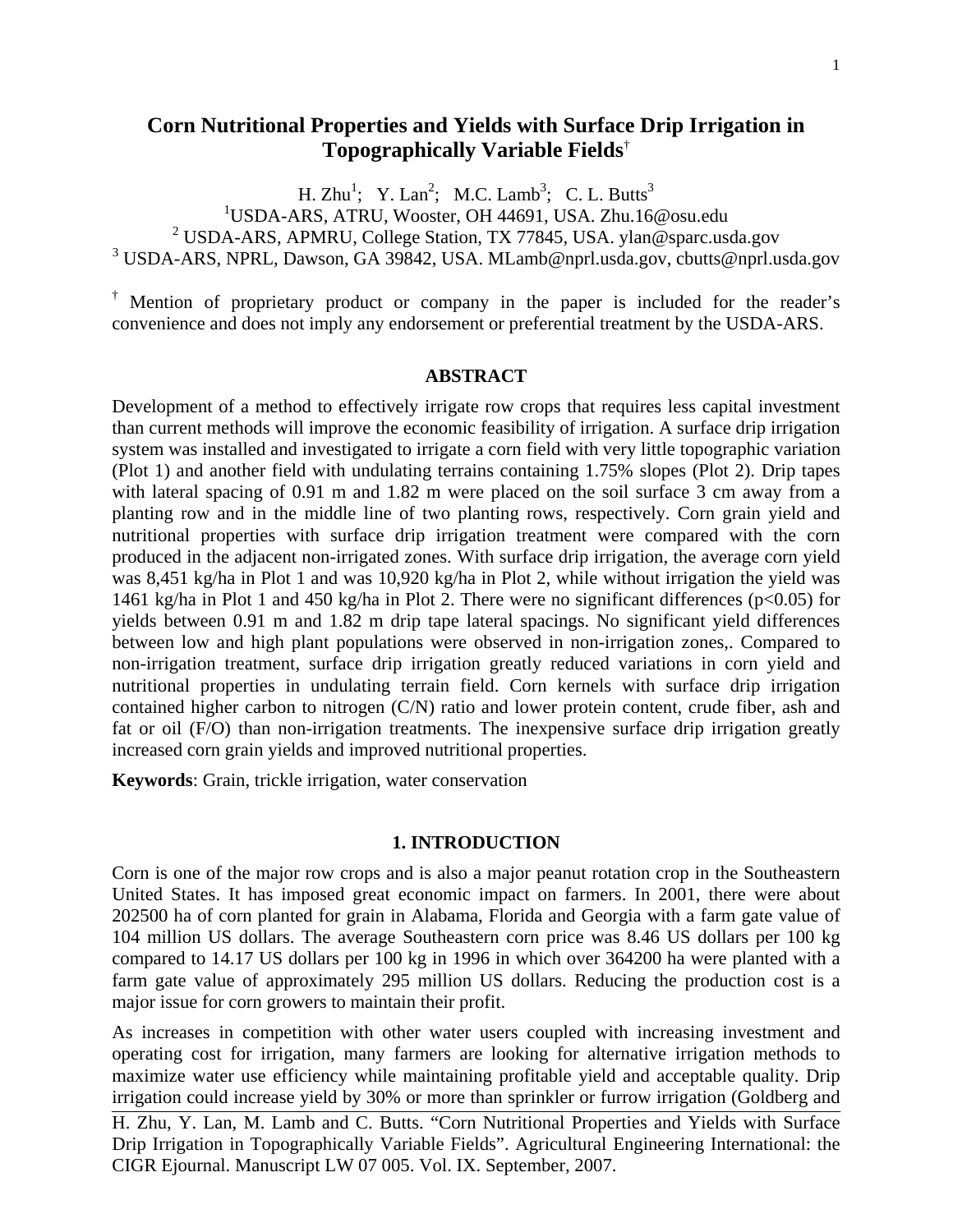Shmueli, 1970), and offer the best method of supplying uniform soil moisture in the root zone throughout the growing season (Sammis, 1980).

Considerable research has been conducted to increase corn grain yield with different irrigation methods (Hook et al., 1984; Cassel et al., 1985; Gascho and Hook, 1991; Caldwell et al., 1994; Lamm et al., 2001; O'Brien et al., 2001; Camp and Sadler, 2002). Corn grain yields greatly increased with irrigation, but no significant differences between subsurface and surface drip irrigation were observed (Camp et al., 1989). Powell and Wright (1993) evaluated corn yields with three drip line spacings buried 0.38 m below the soil surface. No economic difference was found in corn between irrigation lines placed under alternate corn row middles and under each third row. Corn yields and protein content significantly increased as nitrogen application rates regardless of application methods (Feng and Smith, 1993; Singh et al., 2002).

Corn grain is a major high quality feed used in dairy and beef cattle farms in the USA due to its high energy and easy digestibility. The raw materials of feed require quality control of some basic nutritional properties such as protein content, C/N ratio, F/O content and crude fiber content that are essential for livestock feed formulation. Current concern has increased awareness of methods to reduce excessive nitrogen in livestock manure and use genetically modified corns to increase protein and energy content of corn. Little information is available on how irrigation can improve the corn nutritional properties.

Many research efforts have been aimed at improvement of corn yield, irrigation water efficiency and nutrient management efficiency in flat areas. However, very little research has been done on the use of surface drip irrigation to improve corn yield and nutritional properties under undulating topographic field conditions. Differently from subsurface drip irrigation which places drip tapes under the soil, surface drip irrigation simply places drip tapes on the soil surface with much lower initial investment and easier maintenance during the growing season. The overall objective of this research was to evaluate an inexpensive surface drip irrigation system in a field with varying elevations to produce high corn grain yield and improve corn nutritional quality. The specific objectives of this research were to compare corn grain yield and major nutritional properties including C/N ratio, % F/O, % crude fiber and % ash between surface drip irrigation and non-irrigation treatments, and to determine the effect of drip line spacing and topographic variation on corn yield and nutritional properties.

#### **2. MATERIALS AND METHODS**

### **2.1. Test Plot Selection**

Two experimental plots in southwestern Georgia were selected to conduct tests. One plot (Plot 1) had very little topographic variation. Another plot (Plot 2) was an undulating terrain with 1.75% slopes. Plot 1 contained three separate zones for three replications (Fig. 1). Peanut and cotton were planted between zones as rotation crops (Zhu et al., 2004a). Each zone in Plot 1 was 60 m long and 20.1 m wide, consisting of 11 beds: three for border row, two for each of surface drip irrigation treatments with 0.91 m and 1.82 m lateral spacings, two for non-irrigation with low seed population, and two for non-irrigation with high seed population. Figure 1 gives details on the bed layout for each zone in Plot 1.

Plot 2 consisted of a surface drip irrigation zone and a non-irrigation zone (Fig. 1). Each zone was 0.25 ha with fourteen beds, 90 m long and 1.82 m wide. In the surface drip irrigated zone,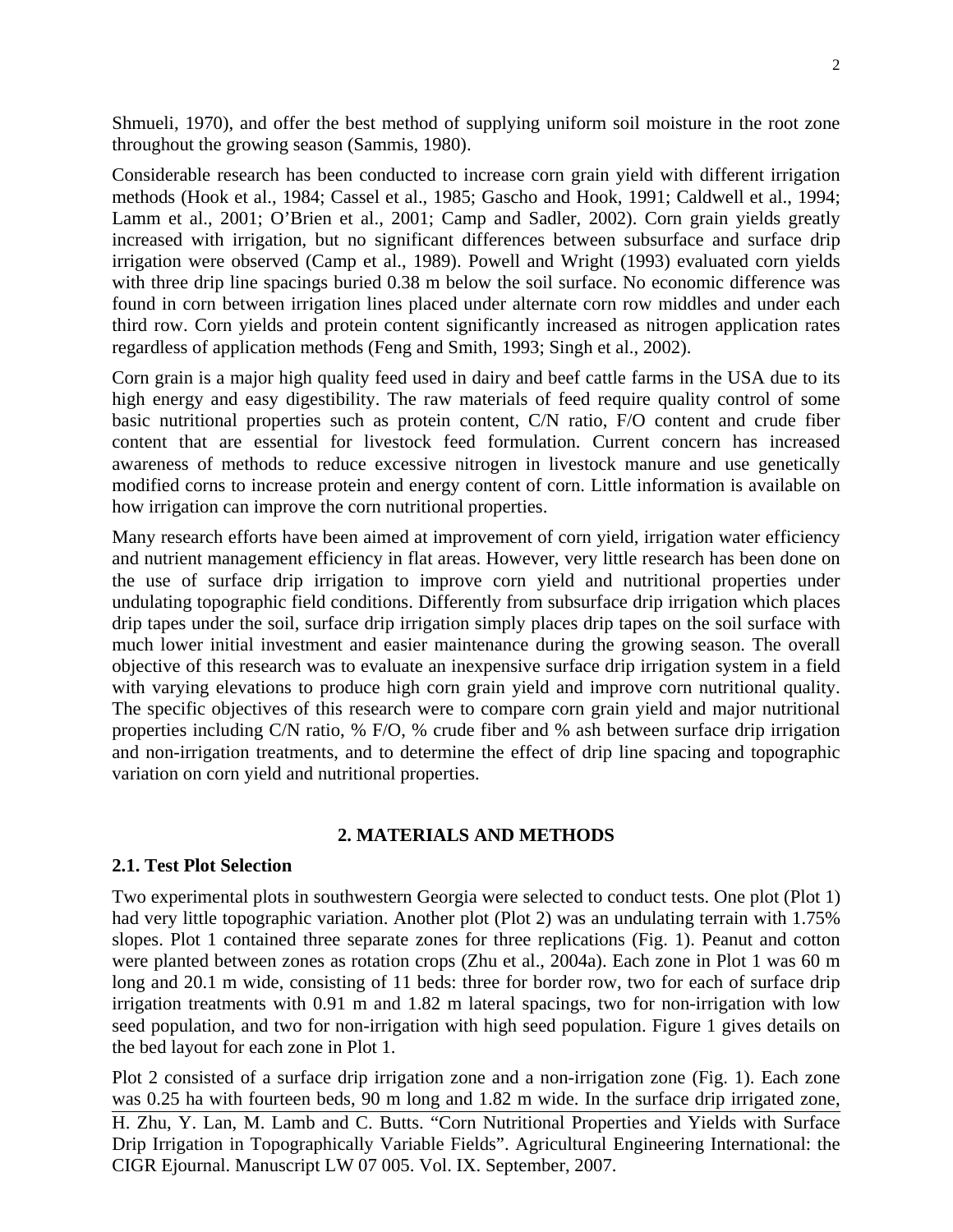four beds were used as border row, three beds used as 0.91 m lateral spacing treatment, and seven beds as 1.82 m lateral spacing treatment. The number of beds for each treatment represented the number of replications for that treatment. For non-irrigation treatment, there were 10 beds representing 10 replications. Elevation survey was conducted at 90 points evenly distributed in each zone. The survey for each zone was referenced at the beginning of the first border row (Fig. 1). The land elevation varied from 19 cm to 66 cm, or 35% coefficient of topographic variations (average elevation divided by standard deviation) in the non-irrigation zone, and from -22 cm to 58 cm, or 161% coefficient of topographic variations in the drip irrigation zone.

### **2.2. Drip Irrigation Design**



Figure 1. Experimental design with a surface drip irrigation system to grow field corn in Plot 1 with little topographic variation and Plot 2 with undulating terrains containing 1.75% slopes.

Drip tape with 0.200 mm wall thickness and 30 cm emitter spacing were installed on the soil surface in irrigation zones with 0.91 and 1.82 m lateral spacings in both Plot 1 and 2. For the 1.82 m lateral spacing, one drip tape was installed at the middle line between two rows on each bed. For 0.91 m lateral spacing, two drip tapes were installed on each bed and each tape was about 3 cm from each plant row. The flow rate from each emitter was 0.031 L/min operated at 55 kPa pressure. Drip tapes were installed with a surface drip irrigation tape installer/retriever (Zhu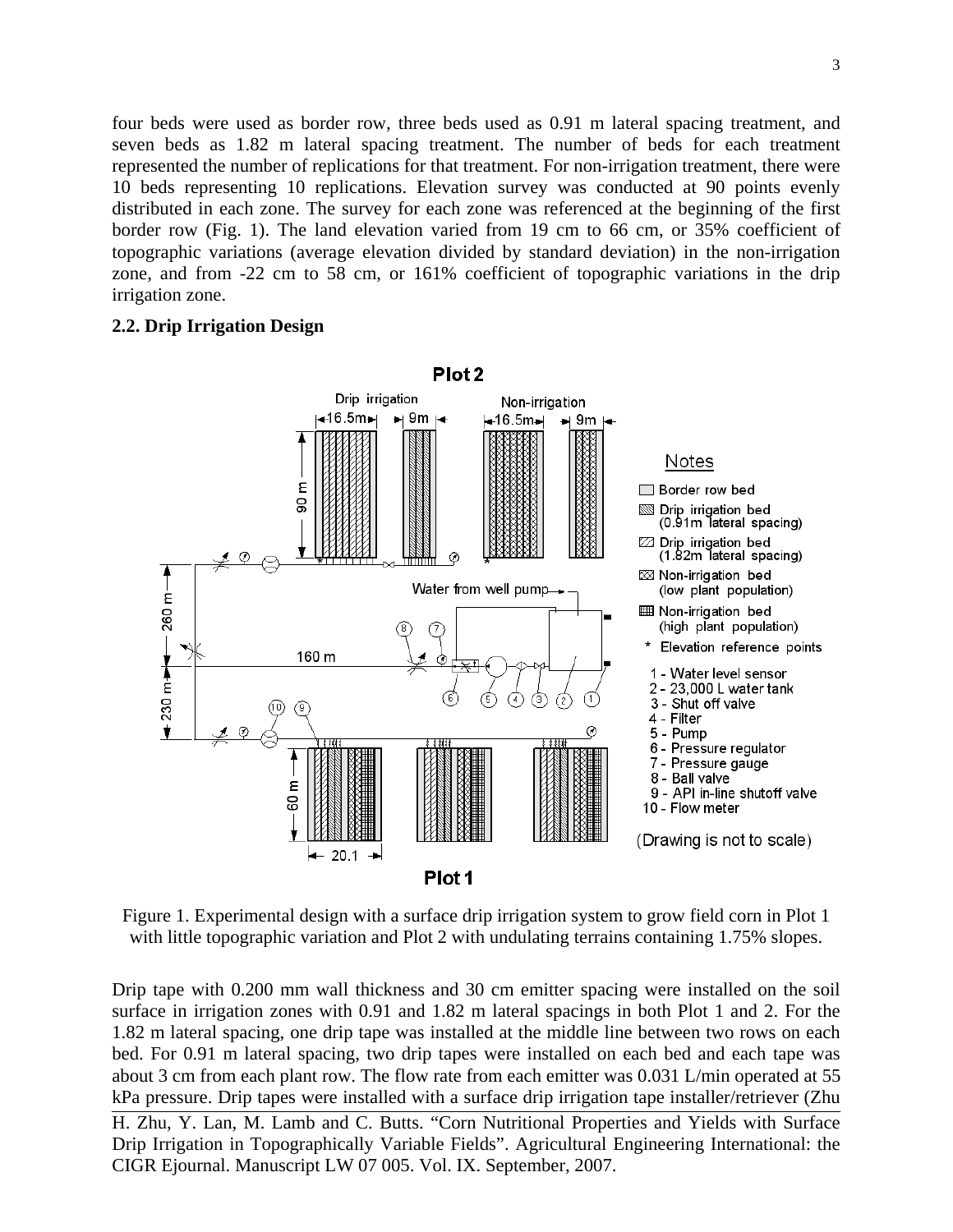et al., 2004b). To block water flowing out at the end of tape, the tape end was folded twice and the folded section was sleeved with a 6-cm long piece of drip tape.

Flexible hoses, 5-cm in diameter, were used to deliver water to drip tapes. To connect drip tape to the delivery hose, an adapter containing a shutoff valve (Model 400-BV-06-LS, Agricultural Products, Inc., Ontario, CA) was used in Plot 1 while an adaptor without a shutoff valve (Model 400B-06-LS, Agricultural Products, Inc., Ontario, CA) was used in Plot 2. A modified 0.6-cm diameter Phillips screw driver with the sharpened end was used to punch holes in the delivery hose for installation of the adapters.

Ground water was delivered to a 23,000 L plastic tank, and then was applied to the field with a centrifugal pump from the tank (Fig. 1). Another well pump was used to refill the water tank, and it was controlled with two capacitive, normally closed water level sensors. A 3.2-cm pressure regulating valve and a ball valve were installed downstream the centrifugal pump discharge for

adjusting pressure to 70 kPa. The regulating valve bypassed extra water back to the tank. Water flow to each plot was measured with a 5-cm T-10 water meter (Neptune Technology Group Inc., Tallassee, AL).

Corn was irrigated according to the schedule recommended by the Cooperative Extension Service of the University of Georgia, College of Agriculture (Smith, 1990). Total amount of water provided by drip irrigation to the corn on both 0.91 m and 1.82 m lateral spacing plots was 193 mm (Fig. 2). Irrigation amounts applied during each irrigation event was increased after corn tassels were developed. Total precipitation received during the growing season was 598 mm.



Figure 2. Precipitation and amount of surface drip irrigation applied to corn plants during the growing season.

#### **2.3. Land Preparation and Chemical Application**

The soil type in Plot 1 and Plot 2 was Greenville (fine, kaolinitic, thermic Rhodic Kandiudults) which was dark brown sandy loam from soil surface to 20 cm below the surface, and was dark red clay loam between 20 and 30 cm below the soil surface. Before the planting, the soil contained 31.4 kg/ha of phosphorus, 248 kg/ha of potassium, 1100 kg/ha of calcium, 260 kg/ha of magnesium, 1.03 kg/ha of zinc, and 17 kg/ha of manganese, and the soil pH was 5.9. Based on these values, 1120 kg/ha lime, 135 kg/ha nitrogen, 67 kg/ha phosphate, and 22 kg/ha potash were applied to the non-irrigated zones in Plot 1 and 2, 30 days before planting as recommended by Soil, Plant and Water Laboratory of the University of Georgia. In the irrigated zones, 1120 kg/ha limestone, 202 kg/ha nitrogen, 112 kg/ha phosphate, and 78 kg/ha potash were applied. In addition, elemental zinc at rate of 3.4 kg/ha was applied to both plots. The soil was then tilled with subsoiler and rototiller before planting.

Dekalb 687 corn was planted with a pneumatic planter near the end of March. The target plant population was 84,000 plants/ha (high plant population) in the irrigated zones, and 53,800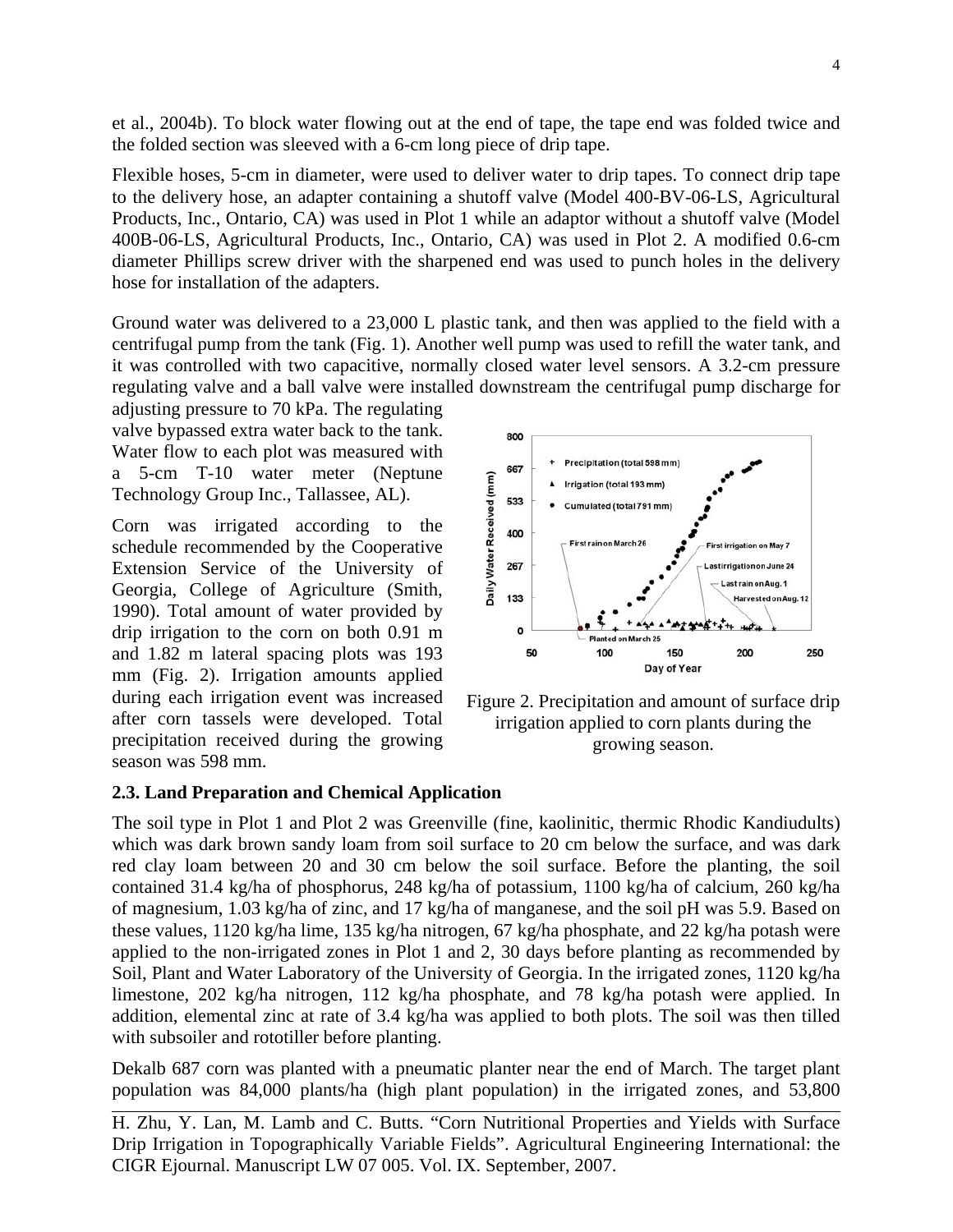plants/ha (low plant population) in the non-irrigated zones, as recommended by Soil, Plant and Water Laboratory of the University of Georgia. For comparison, the non-irrigated zones in Plot 1 also contained six beds planted with high plant population. Spacing between two plant rows was 0.91 m. The herbicide, Sutan Plus, was applied before planting, and Atrazine with crop oil was applied 24 days after planting. The corn in each individual bed was harvested with John Deere 4420 combine in the middle of August when the moisture content reached 17% in irrigated zones and 15% in non-irrigated zone. The grain yields were adjusted to 15% moisture.

## **2.4. Nutritional Property Analysis**

Corn kernel samples were randomly collected from each planting bed in drip irrigated zones containing two lateral spacings and non-irrigated zones containing low plant population in both Plot 1 and 2 during the process of harvesting. Each sample weighed 500 grams for nutritional property analysis.

A Vario MAX analyzer (Model CN) was used to determine C/N ratio and total protein content in the corn kernel. Percentage of protein (% protein) on dry matter was calculated from the measured nitrogen content. All samples were combusted at approximately 1000°C for direct analysis.

The percentage of F/O (%F/O) was determined with the Soxtec System HT 1043 extraction unit. Samples were ground to 1 mm particles by a knife mill. Ethyl ether was used to extract the F/O content.

The amount of crude fiber was quantitatively determined with an  $ANKOM<sup>200</sup>$  Fiber Analyzer in conjunction with ANKOM's F57 filter bags and No. 1915 heat sealers. The % crude fiber based on dry matter and % ash were then calculated from the weight loss by heating to 550°C for a period of two hours.

## **2.5. Data Analysis**

Test data were analyzed by one way ANOVA, and differences among means were determined with the Student-Newman-Keuls Test using Sigma Stat version 2.0. All significant differences were determined at 0.05 level of significance.

## **3. RESULTS AND DISCUSSION**

## **3.1. Drip Irrigation System**

The surface drip irrigation systems in both Plot 1 and 2 operated satisfactorily throughout the corn growing season. Drip tapes were retrieved before harvesting. The tapes with 0.91 m lateral spacing were lifted before retrieval because some tapes were covered by corn roots. Rodent damages to drip tapes were not found with this application. This evidence was probably because rodents were not active under the circumstances during the period of corn growing season and corn plants were too tall to create shade for rodents to hide. No serious problems were encountered during the drip tape installation or retrieval, nor due to emitter plugging and drip tape constriction.

## **3.2. Grain Yield**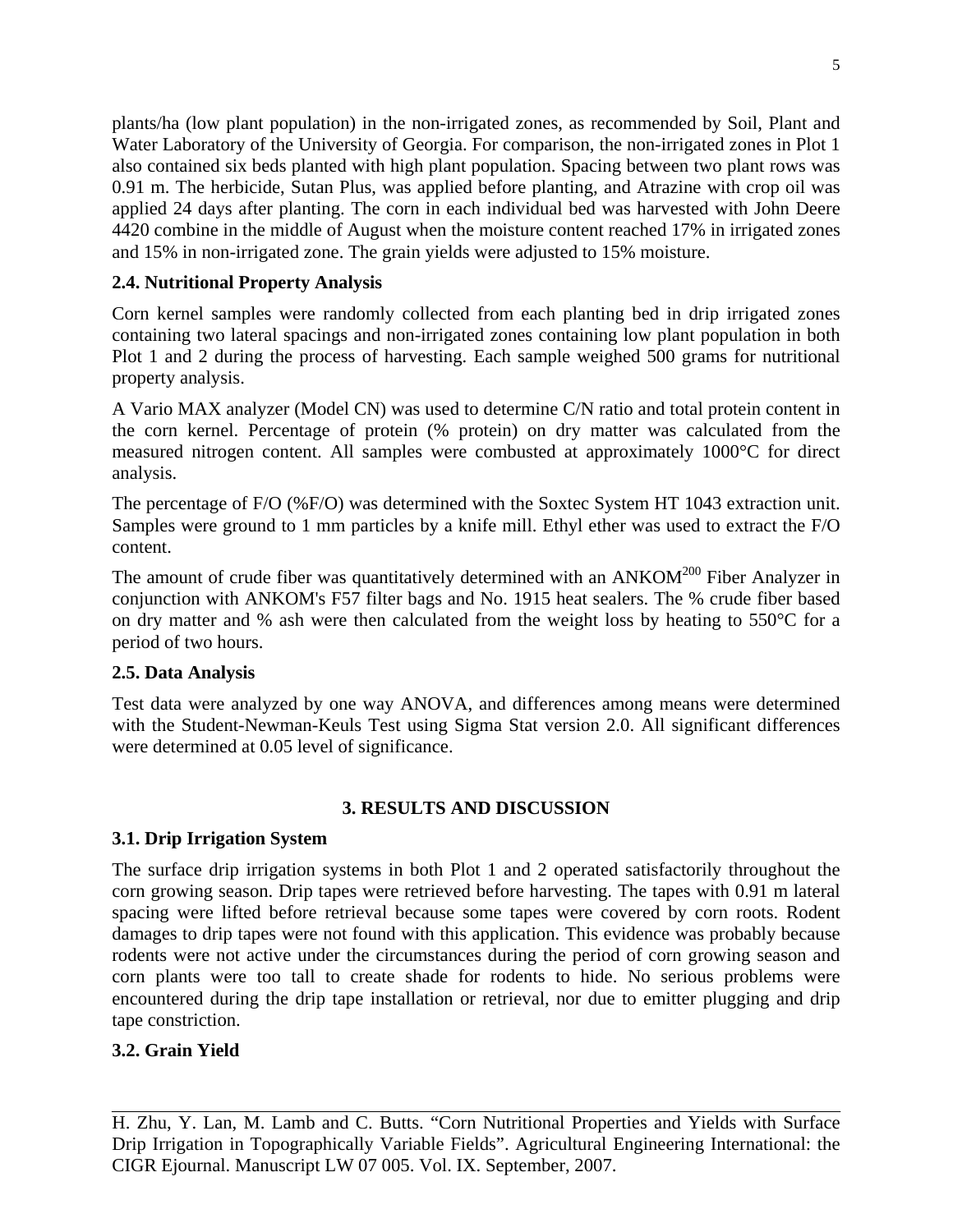The corn grain yields in the surface drip irrigated zones were substantially higher than nonirrigated zones in both Plot 1 and 2. Statistical analysis indicated no significant differences in

yields between 0.91 m and 1.82 m lateral spacings. For each 1-ha of land, it could save 5468 m drip tape, half number of fittings and installation time from using 1.82 m tape lateral spacing instead of 0.91 m lateral spacing. Therefore, using a 1.82 m lateral spacing could greatly reduce installation cost with no significant reduction in yield. Similarly, no significant differences for yields due to plant population in non-irrigation zones were observed. Under similar rainfall conditions, the lower seeding rate could be used in nonirrigated situations and not significantly affect yields, which would reduce production cost considerably.

In Plot 1, the average yield with surface drip irrigation was 5.8 times higher than the non-irrigation (Fig. 3). The average grain yield in Plot 2 with drip irrigation was 10920 kg/ha while the non-irrigated plot produced only 450 kg/ha. Non-irrigated zones in Plot 2 produced less corn than Plot 1. This evidence was probably because the capability of soil retaining water in Plot 1 was greater than in Plot 2 due to differences in the land slope. The gross revenue per ha based on 2001 corn price, 8.46 US dollars per 100 kg, was not significantly different between lateral spacings in surface drip irrigation zones or plant populations in nonirrigation zones, but were significantly higher in the surface drip irrigation zones than the non-irrigation zones (Fig. 3).

 The net yield gain from irrigation, which is defined as the ratio of net increase of irrigated yield from non-irrigated yield to the total amount of water applied through irrigation during the growing season, was 36.2 kg/ha-mm in Plot 1 and was 54.2 kg  $ha^{-1}$  mm<sup>-1</sup> in Plot 2. Theoretically, applying

1 mm water in a 1-ha field requires 10,000 L of water.

H. Zhu, Y. Lan, M. Lamb and C. Butts. "Corn Nutritional Properties and Yields with Surface Drip Irrigation in Topographically Variable Fields". Agricultural Engineering International: the CIGR Ejournal. Manuscript LW 07 005. Vol. IX. September, 2007.



Figure 3. Comparison of corn yields and gross revenues between surface drip irrigation with two lateral spacings and non-irrigation with two plant populations in Plot 1. CV is the coefficient of variation of the average grain yield.

| Table 1. Comparison of corn grain yields from     |
|---------------------------------------------------|
| surface drip irrigated and non-irrigated zones in |
| Plot 2 with different land elevations             |

| Surface Drip Irrigation   |                  | Non-irrigation            |                  |
|---------------------------|------------------|---------------------------|------------------|
| Land<br>Elevation<br>(cm) | Yield<br>(kg/ha) | Land<br>Elevation<br>(cm) | Yield<br>(kg/ha) |
| $-15$                     | 11926            | 20                        | 562              |
| $-10$                     | 11507            | 24                        | 641              |
| $-4$                      | 11088            | 30                        | 397              |
| 2                         | 10912            | 32                        | 418              |
| 6                         | 10874            | 33                        | 439              |
| 10                        | 10775            | 34                        | 415              |
| 18                        | 11171            | 36                        | 367              |
| 43                        | 10484            | 49                        | 447              |
| 49                        | 10672            | 54                        | 415              |
| 53                        | 10825            | 55                        | 405              |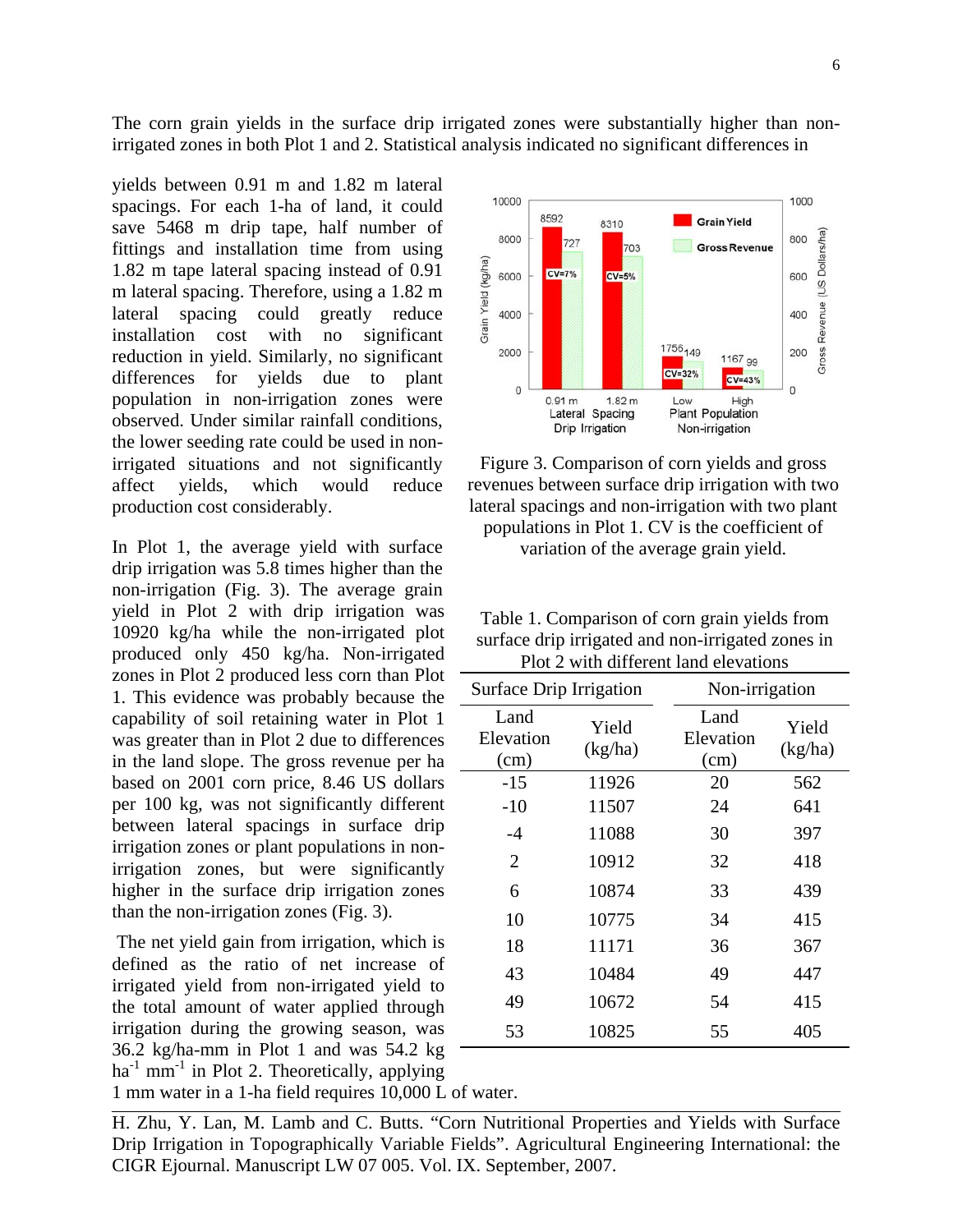Table 1 shows the influence of land elevation on yields in both drip irrigated and non-irrigated zones in Plot 1. A negative value for the elevation represents the average elevation of the planting beds was lower than the survey reference point. Data in Table 1 indicated the grain yield varied considerably with land elevation variation in the non-irrigation zone while surface drip irrigation greatly reduced yield variation due to the land elevation variation. The coefficient of variation (CV) for the yield with drip irrigation was 3.9% while the CV for the land elevation in this plot was 161%. However, in the non-irrigated plot, the CV for the yield was 18.8% while the CV for the land elevation was 35%. Similar results for the CV with irrigation and non-irrigation treatments were also obtained in Plot 1 (Fig. 3).

### **3.3. Nutritional Properties**

Statistical analysis indicated that there were no significant differences for the C/N ratio, % protein, % F/O, % ash and % crude fiber content due to lateral spacings with surface drip irrigation in both Plot 1 and 2; however, there are significant differences for these properties between irrigation and nonirrigation treatments except for %ash in Plot 1.

Figure 4 compares the average values of C/N ratio, % protein, % F/O, % ash and % crude fiber for the corns from surface drip irrigation zones with two lateral spacings and a nonirrigation zone in Plot 1. The non-irrigated zones produced higher % protein content, % crude fiber, % ash and % F/O in corn kernels than surface drip irrigation zones. However,



Figure 4. Comparison of corn nutritional properties between surface drip irrigation containing two lateral spacings and nonirrigation in Plot 1. Means with different lower case letters are significantly different,  $p<0.05$ .

total amount of each protein content, crude fiber and ash and F/O in a hectare base from the surface drip irrigation zones was much higher than the non-irrigation zones because surface drip irrigation produced much higher corn yield. For example, the % protein from non-irrigated zones was 11.5, and was 8.7 for drip irrigated zones with 0.91 m lateral spacing, and was 9.7 for drip irrigated area with 1.82 m lateral spacing. However, the total amount of protein produced from corn grains in non irrigated zones was 202 kg/ha while the surface drip irrigated zones produced 747.5 kg/ha of protein with 0.91 m lateral spacing and 806 kg/ha of protein with 1.82 m lateral spacing.

The C/N ratio in corn kernels with surface drip irrigation in Plot 1 was significantly higher than non-irrigation (Fig. 4). Corn kernels from drip irrigated zones contained less nitrogen and higher carbon contents than non-irrigated zones. In this study, the average nitrogen content was 1.18% for the 0.91 m lateral spacing, 1.32% for the 1.82 m lateral spacing, and 1.57% for non-irrigation in Plot 1. Therefore, using surface drip irrigation increased carbon content and lowered nitrogen level in corn kernels. Ordinarily, farmers are cautioned about feeding corn with high nitrogen content due to potential toxicity.

Data in Figs. 5, 6, 7 and 8 illustrated that the C/N ratio, % F/O, % crude fiber and % ash from a corn kernel slightly increased as the land elevation increased for both irrigated zones with the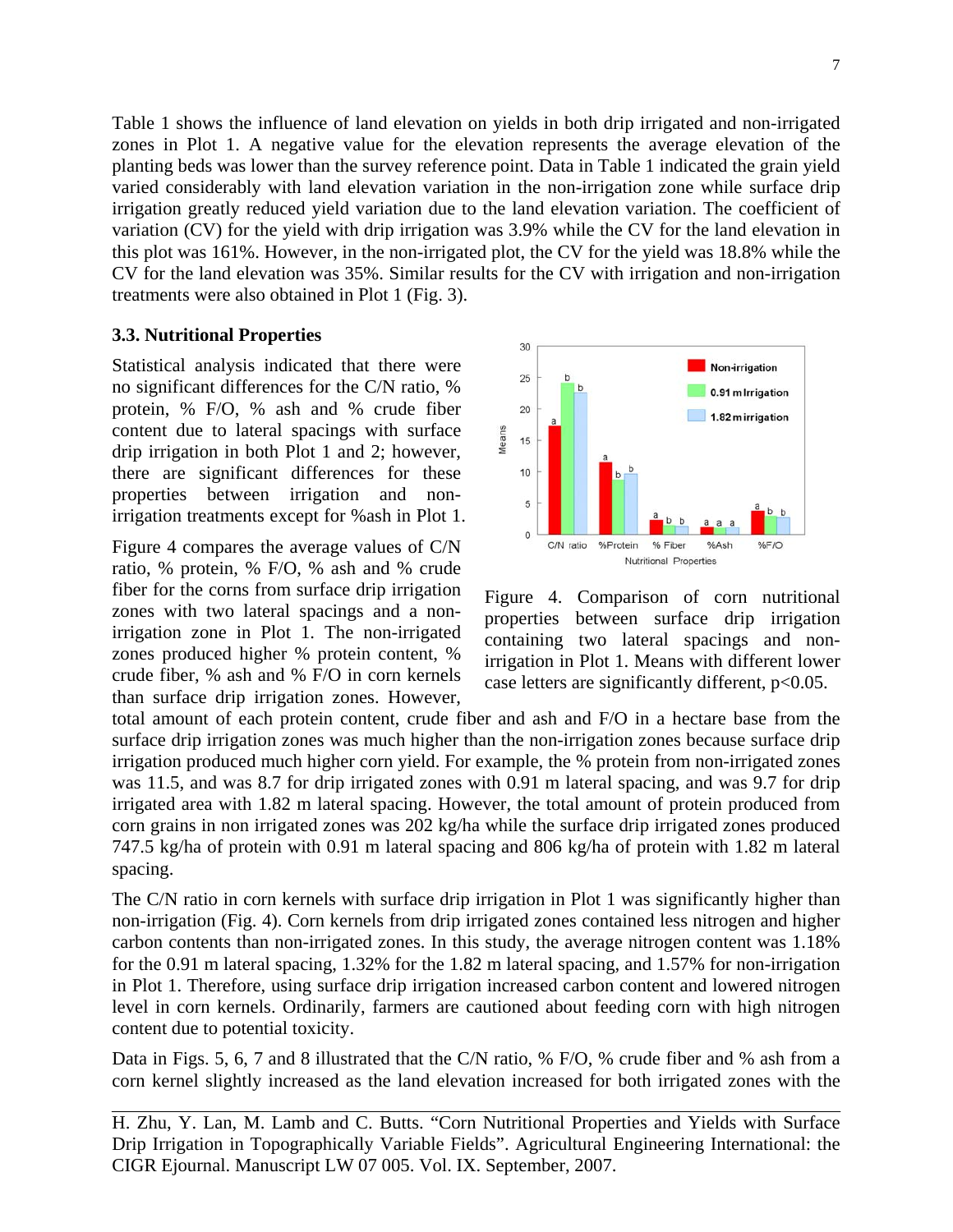elevation variation from -22 cm to 58 cm and non-irrigated zones from 19 cm to 66 cm. Similar to the result in flat area, drip irrigated corn kernels contained higher C/N ratio than the nonirrigated kernels (Fig. 5); however, % F/O, % crude fiber and % ash in the corn kernel from drip irrigated zones were lower than non-irrigated zones. The corn kernel in non-irrigated zones contained almost twice higher crude fiber than the corn kernel in the irrigated zones (Fig. 7).



Figure 5. Effect of land elevation on C/N ratio of corn kernels from surface drip irrigated and non-irrigated zones in Plot 2.



Figure 7. Effect of land elevation on % crude fiber of corn kernels from surface drip irrigated and non-irrigated zones in Plot 2.



Figure 6. Effect of land elevation on % F/O of corn kernels from surface drip irrigated and non-irrigated zones in Plot 2.



Figure 8. Effect of land elevation on % ash of corn kernels from surface drip irrigated and non-irrigated zones in Plot 2.

Steeper slopes of linear regression for the C/N ratio, % F/O, % crude fiber and % ash of corn kernels with the land elevation were found in non-irrigation zones than the irrigated zones. The slope of linear regression between the % ash and land elevation from the non-irrigated zones was about 10 times higher than the drip irrigated zones. Therefore, the land elevation had greater

H. Zhu, Y. Lan, M. Lamb and C. Butts. "Corn Nutritional Properties and Yields with Surface Drip Irrigation in Topographically Variable Fields". Agricultural Engineering International: the CIGR Ejournal. Manuscript LW 07 005. Vol. IX. September, 2007.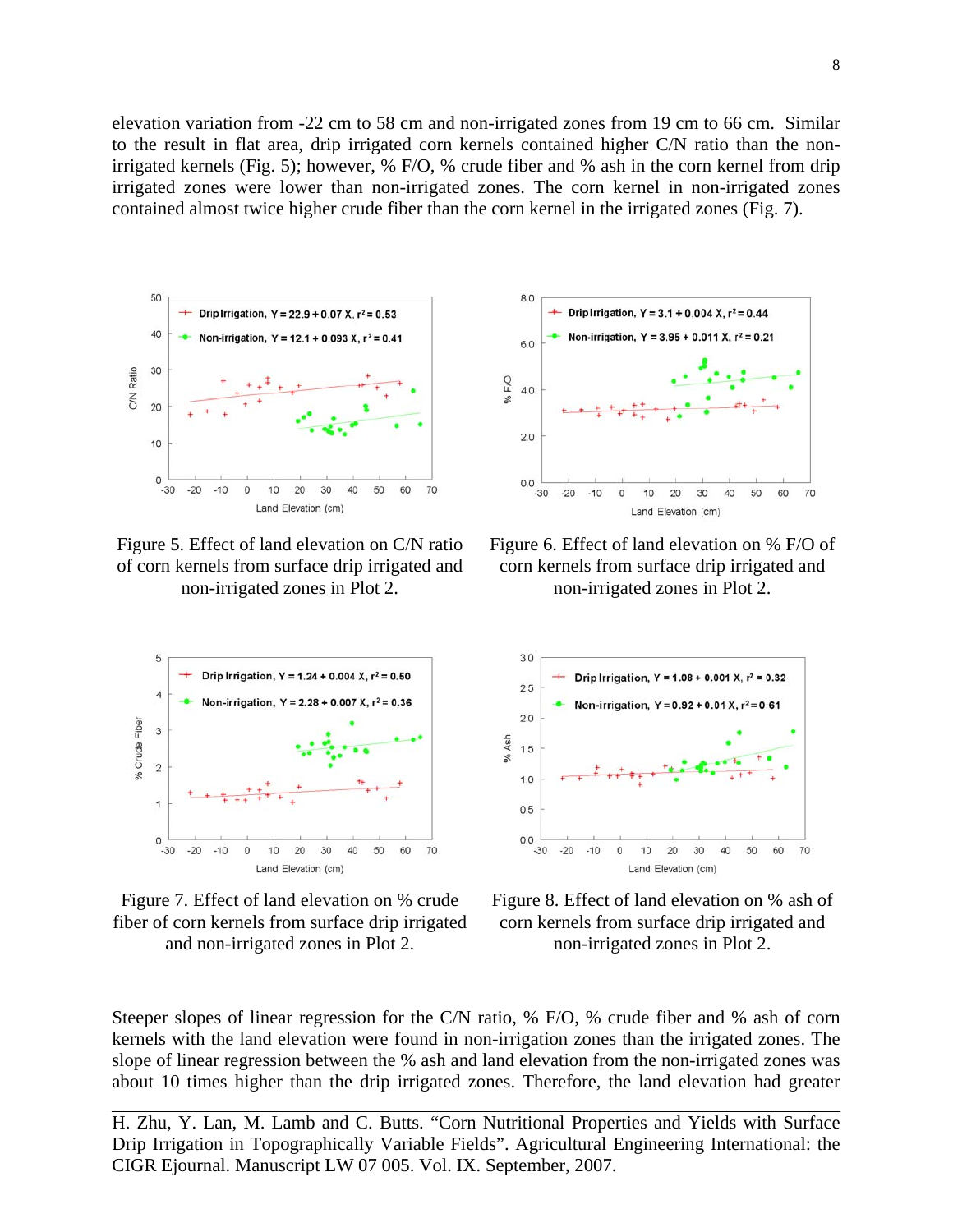influence on nutritional properties of corn kernels from non-irrigated zones than drip irrigated zones.

Figure 9 shows that the % protein content in a single corn kernel slightly decreased as land elevation increased for both irrigated and nonirrigated zones. Corn at lower elevation produced higher protein content than that at higher elevation. Similar to the result in flat area, the protein content in kernels in irrigated zones in Plot 2 was lower than that in the nonirrigated zones.

### **4. CONCLUSIONS**

Based on tests with surface drip irrigation to grow field corn in all fields with varied elevations, the following conclusions are highlighted.

- $\infty$ 15 % Protein Content 10 5 Drip Irrigation,  $Y = 10.4 - 0.03 X$ ,  $r^2 = 0.53$ Non-irrigation, Y = 15.5 - 0.058 X, r<sup>2</sup> = 0.44  $\circ$  $-30$  $-20 - 10$  $\circ$ 10 20 30 40 50 60 70 Land Elevation (cm)
- Figure 9. Effect of land elevation on % protein content of corn kernels from surface drip irrigated and non-irrigated zones in Plot 2.
- Corn grain yields from surface drip irrigation zones were substantially higher than non-irrigated zones in level and undulating plots. Statistical analysis indicated no significant differences in yields due to lateral spacings with surface drip irrigation. For non-irrigation treatment, there was no significant difference in grain yields between low and high plant populations.
- Surface drip irrigation produced corn with a higher C/N ratio and lower % protein content, % crude fiber, % ash and % F/O in corn kernels than non-irrigation.
- C/N ratio, % F/O, % crude fiber and % ash increased while % protein content decreased as the land elevation increased for both irrigated and non-irrigated areas. However, surface drip irrigation had lower changes in nutritional properties than non-irrigation.
- Surface drip irrigation greatly reduced corn grain yield variation because of the elevation variation. The net yield gain from irrigation was  $36.2$  kg ha<sup>-1</sup> mm<sup>-1</sup> in Plot 1 and was  $54.2$ kg ha $^{-1}$  mm<sup>-1</sup> in Plot 2.

#### **5. ACKNOWLEDGEMENTS**

 The authors acknowledge Ernest M. Yoder and Jesse W. Childre for conducting field tests, and Shirley Wang for analyzing corn nutritional properties.

#### **6. REFERENCES**

- Caldwell, D. S., W. E. Spurgeon and H. L. Manges. 1994. Frequency of irrigation for subsurface drip-irrigation corn. *Transactions of the ASAE* 37(4): 1099-1103
- Camp, C. R. And E. J. Sadler. 2002. Irrigation, deep tillage, and nitrogen management for a corn-soybean rotation. *Transactions of the ASAE* 45(3): 601-608
- H. Zhu, Y. Lan, M. Lamb and C. Butts. "Corn Nutritional Properties and Yields with Surface Drip Irrigation in Topographically Variable Fields". Agricultural Engineering International: the CIGR Ejournal. Manuscript LW 07 005. Vol. IX. September, 2007.